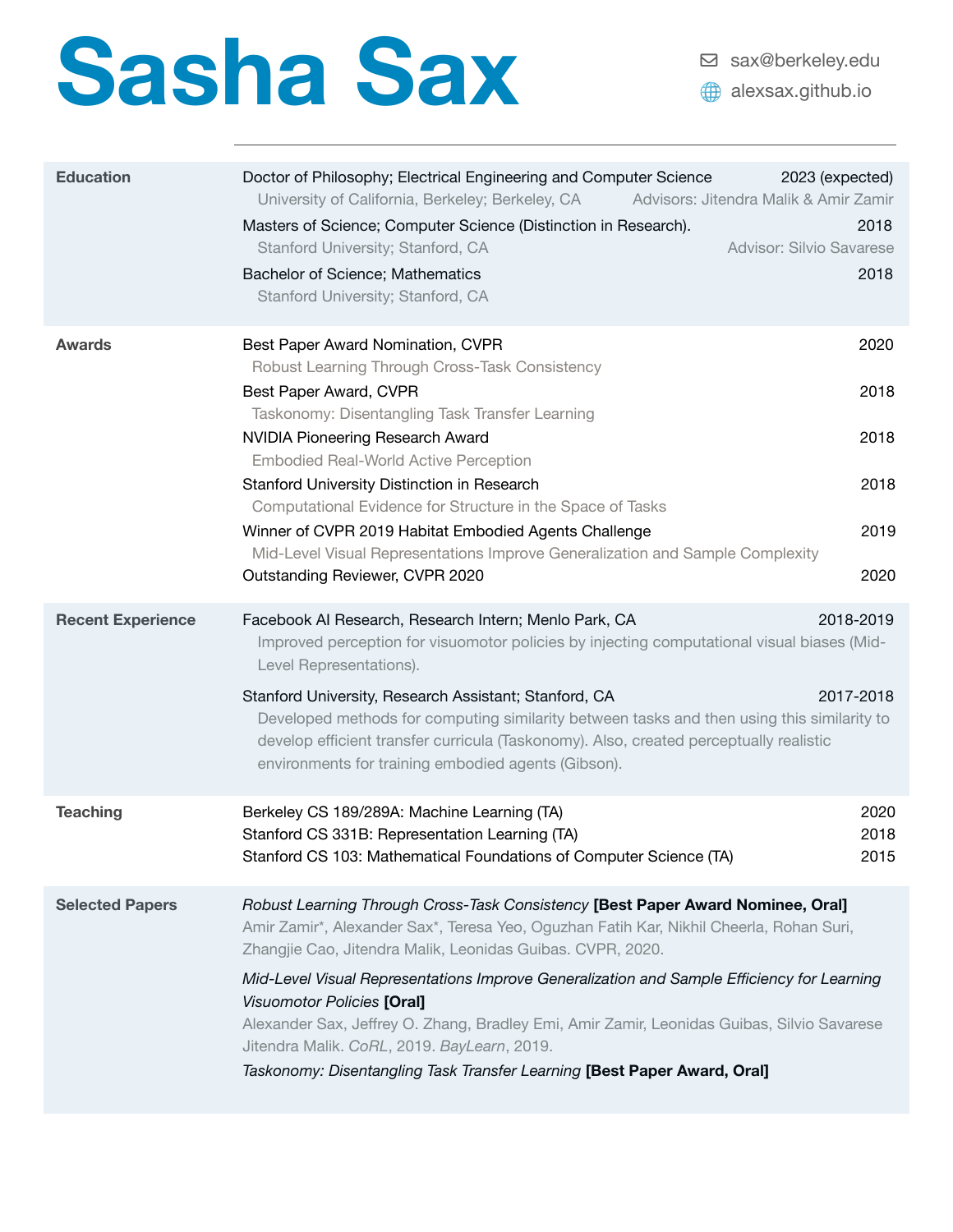## Sasha Sax<br> **Sasha Sax Example A** alexsax.github.io

**alexsax.github.io** 

|                         | Amir Zamir, Alexander Sax*, William B. Shen*, Leonidas Guibas, Jitendra Malik, Silvio<br>Savarese. CVPR, 2018. (Best Paper)                                                                                                                                                                                                                                                                                                                                                                             |  |
|-------------------------|---------------------------------------------------------------------------------------------------------------------------------------------------------------------------------------------------------------------------------------------------------------------------------------------------------------------------------------------------------------------------------------------------------------------------------------------------------------------------------------------------------|--|
|                         | Embodied Real-World Active Perception [Spotlight]<br>Fei Xia*, Zhiyang He*, Amir Zamir*, Alexander Sax, Silvio Savarese. CVPR, 2018.                                                                                                                                                                                                                                                                                                                                                                    |  |
| <b>Talks</b>            | Visual Biases in Embodied Agents, Facebook Al Research, Menlo Park, CA<br>Apr. 2019                                                                                                                                                                                                                                                                                                                                                                                                                     |  |
| <b>Volunteering</b>     | <b>BAIR Undergraduate Mentoring: Graduate Mentor</b><br>2019-Present<br>PyTorch: Developer<br>2017-Present<br>2016<br><b>3DV Conference: Student Organizer</b><br>Stanford Class of 2016: Junior Class President<br>2014-2015<br>2013-2014<br>East Palo Alto Tutoring and Tennis: Tutor<br>Business Association of Stanford Entrepreneurial Students: social good subgroup<br>2014                                                                                                                      |  |
| <b>Older Experience</b> | Microsoft Corporation, Mountain View, CA<br>Software Engineering Intern, 2016<br>Improved response time in Powerpoint Designer via better parallelism.                                                                                                                                                                                                                                                                                                                                                  |  |
|                         | Stanford University, Stanford, CA<br>Research Assistant, 2015<br>Investigated square-finding algorithms to find faster ones-or else to show they don't exist.<br>I found alternative algorithms similar to best-known speed. I also investigated alternative<br>algorithms for replacement paths in the presence of edge failures. I was supervised by Dr.<br>Virginia Williams.                                                                                                                        |  |
|                         | RTI International, Washington, DC<br>Software Engineering Intern, 2014<br>Created a statistical analysis package which assesses effectiveness of interventions in<br>national educational systems in developing countries. The package was used by the<br>governments of Kenya, Ghana, and Zambia. I also designed and implemented software<br>development process that required coordination between multiple teams, and drove this<br>change through institutional resistance by gathering consensus. |  |
|                         | Blackboard Inc., Washington, DC<br>Software Engineering Intern, 2013<br>Created an early-warning analytics system to monitor traffic and system health in real-time.<br>The system used NodeJS, MongoDB, and Hadoop.                                                                                                                                                                                                                                                                                    |  |
|                         | <b>RTI International, Washington, DC</b><br>Software Engineering Intern, 2010-2012<br>Developed an automated survey-data cleaning process within STATA to reduce survey<br>turnaround from 2 months to 1 week.                                                                                                                                                                                                                                                                                          |  |
| <b>Papers</b>           | [7] Robust Learning Through Cross-Task Consistency [Best Paper Award Nominee, Oral]<br>Amir Zamir*, Alexander Sax*, Teresa Yeo, Oguzhan Fatih Kar, Nikhil Cheerla, Rohan Suri,<br>Zhangjie Cao, Jitendra Malik, Leonidas Guibas. CVPR, 2020.                                                                                                                                                                                                                                                            |  |
|                         | [6] Side-Tuning: A Baseline for Network Adaptation via Additive Side Networks<br>Jeffrey O. Zhang, Alexander Sax, Amir Zamir, Leonidas Guibas, Silvio Savarese, Jitendra<br>Malik. Arxiv, 2019.                                                                                                                                                                                                                                                                                                         |  |